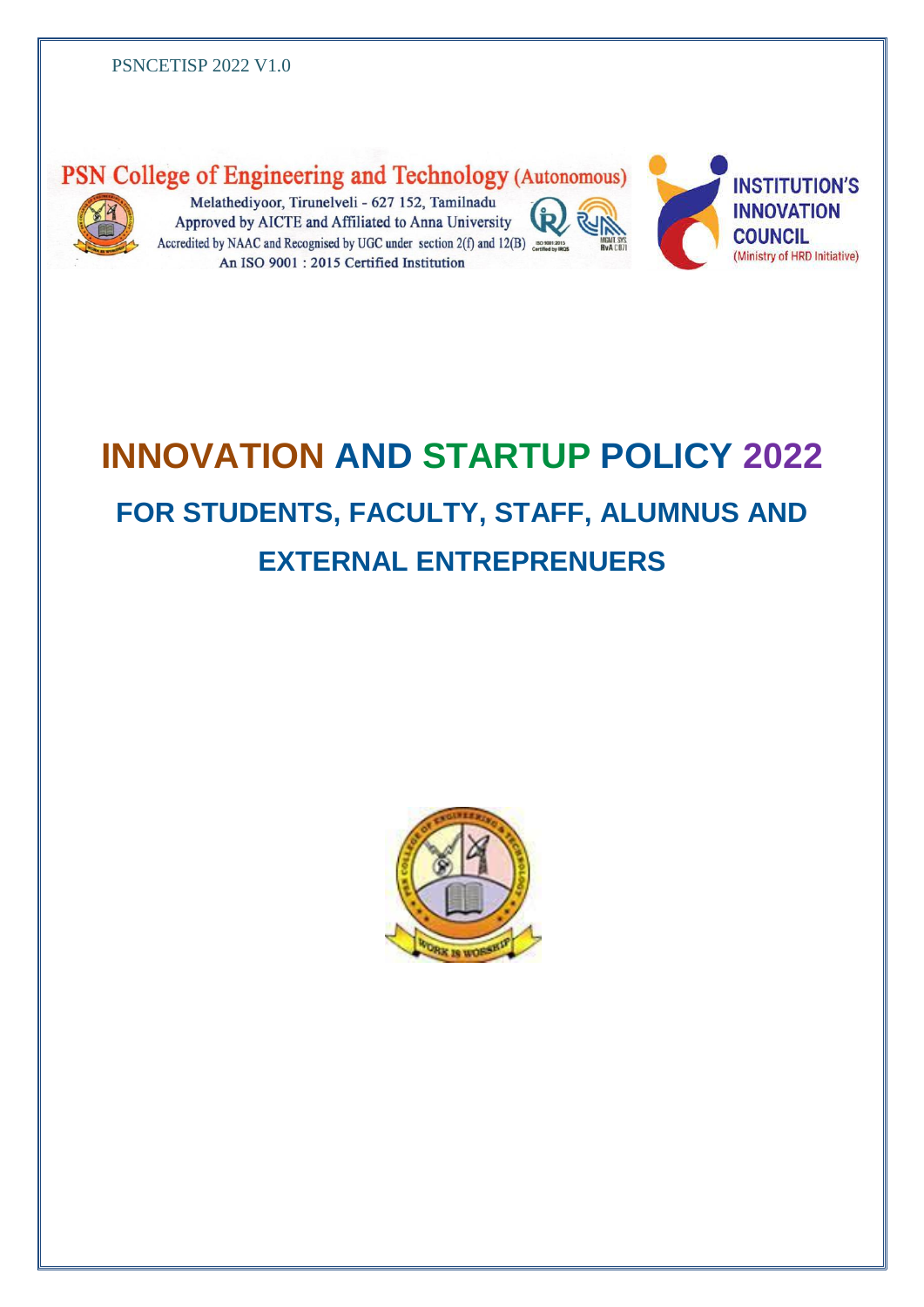#### **TABLE OF CONTENTS**

| <b>S. NO.</b> | <b>CONTENTS</b>                                  | PAGE NO.       |  |
|---------------|--------------------------------------------------|----------------|--|
| 1.            | <b>PREAMBLE</b>                                  |                |  |
| 2.            | <b>INTRODUCTION</b><br>$\overline{2}$            |                |  |
|               | 2.A.<br>VISION AND MISSION                       | $\overline{4}$ |  |
|               | 2.B.<br><b>OBJECTIVES</b>                        | $\overline{4}$ |  |
|               | 2.C.<br><b>ACTION PLAN</b>                       | $\overline{4}$ |  |
|               | TEAM IDEPENDENCY FOR BUSINESS INCUBATOR<br>2. D. | 5              |  |
| 3.            | CONDUCIVE INFRASTRUCTURE AND FACILITIES<br>5     |                |  |
| 4.            | 5<br>PSNCETBIIC AND INCUBATION ACTIVITIES        |                |  |
| 5.            | <b>CRITERION FOR STUDENT STARTUPS</b><br>5       |                |  |
| 6.            | <b>CRITERION FOR FACULTY STARTUPS</b><br>6       |                |  |
| 7.            | IPR LICENSING AND TECHNOLOGY TRANSFER<br>6       |                |  |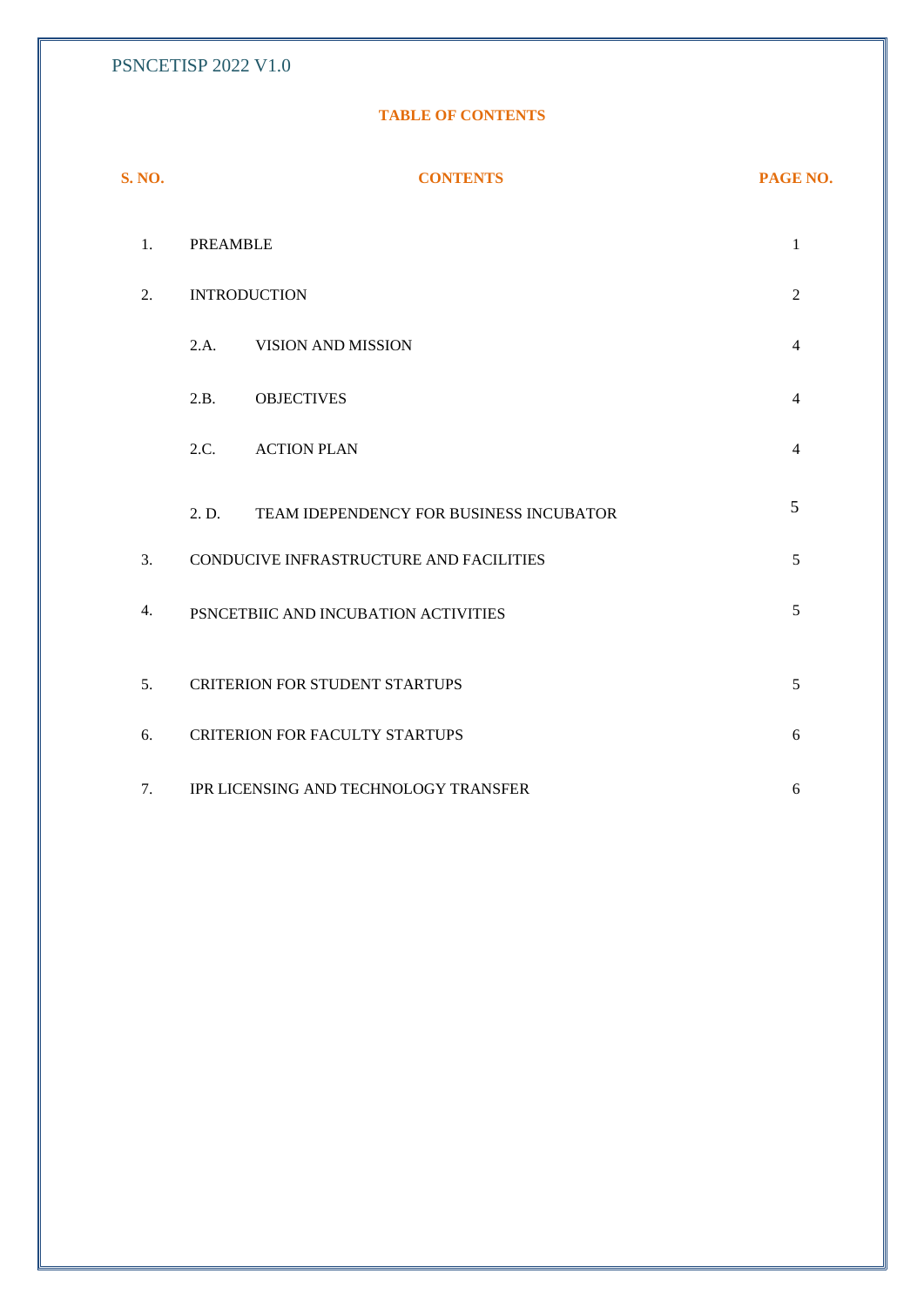#### **1. PREAMBLE**

PSN College of Engineering and Technology envisions becoming a top innovation and startup (I&S) creation & supporting Institute among all private colleges in India by 2025. Our Institute has developed and implemented an Innovation & Startup Entrepreneurship strategy and policy in order to integrate the entrepreneurial startup ventures and innovation activities across students and facultymembers of various departments, alumnus, outside entrepreneurs, thus enabling free flow of communication among all stakeholders. Moreover, these guidelines will facilitate PSNCET Innovation Centre (PSNIC) (PSNCET BusinessIncubator) in bringing uniformity across our Institute in terms of startup support, innovation management, and technology transfer & licensing, thus enabling creation of a robust innovation and startup ecosystem. Entrepreneurship promotion and development is the major objective of PSNCETISP.

To facilitate development of an entrepreneurial ecosystem in the organization, specific objectives and associated performance indicators are defined here in our innovation and startup policy document. These guidelines will also emphasize in creating an innovative business venture, which is financially successful in the long run. In our region ofthe state, innovation is still not the main focus of engineering education. In order to achieve the culturaland attitudinal shift, we ensure that 'Innovation and Startup' culture is the primary motive of our Institution. Therefore, this policy framework and guidelines are the need of the hour. These guidelines will enable our Institution's Business Incubator to actively support our faculty, staff, students, alumnus and outside entrepreneurs to participate in Innovation and Entrepreneurship (I&E) related activities, thuscreating more Jobs in our local region.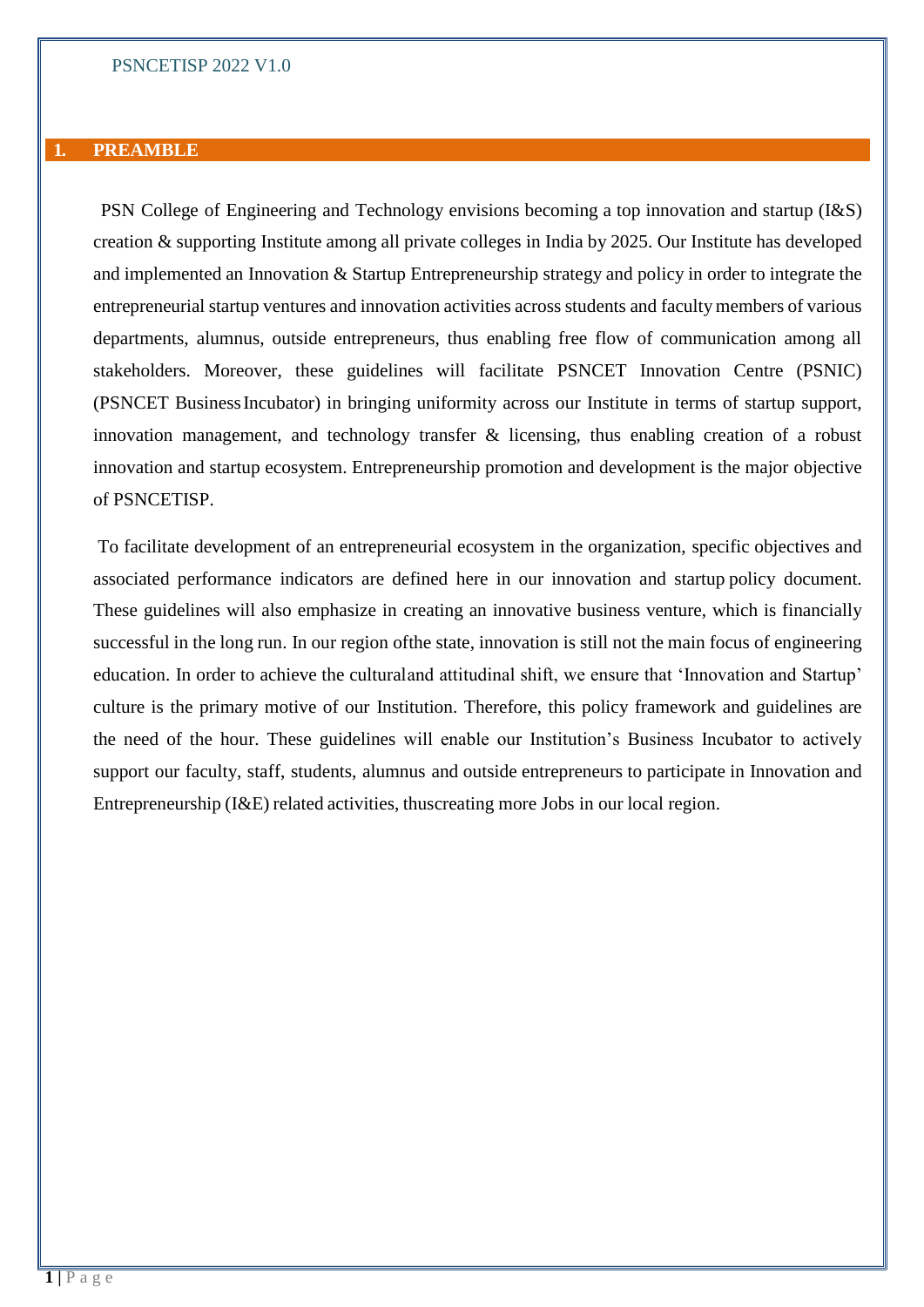#### **2. INTRODUCTION**

PSN College of Engineering and Technology (PSNCET) is a self-financed autonomous engineering instituteaffiliated to Anna University, Chennai offering various programmes under engineering and technology. The faculty, staff and students of PSNCET are always committed towards knowledge gaining in emerging thrust areas. PSNCET Innovation and Business Incubator motivates students, faculty and staff to do activities related to innovation and entrepreneurship throughthe implementation of PSNCET Innovation and Startup Policy 2022. This Policy highlights the intellectual property ownership management, technology licensing and commercialization, thus enabling the creation of a robust innovation and startup ecosystem in the college and also in the southern region of Tamilnadu.

| Applicable to              |                      | Students, Faculty, Staff, alumnus of PSN College of<br>Engineering and Technology and external entrepreneurs |
|----------------------------|----------------------|--------------------------------------------------------------------------------------------------------------|
|                            |                      | Policy Development Team : 1. Executive Director, PSNCET                                                      |
|                            |                      | 2. Coordinator, PSNCETBIIC                                                                                   |
| <b>Review Team</b>         |                      | 1. Principal, PSN College of Engineering and Technology                                                      |
|                            |                      | 2. Director (Academics), PSN College of Engineering and<br>Technology                                        |
|                            |                      | 3. Heads of all academic departments                                                                         |
|                            |                      | 4. Members of Board of Studies                                                                               |
| Version                    | $\bullet$            | <b>PSNCET ISP 2022 V1.0</b>                                                                                  |
| <b>Related Documents</b>   | $\ddot{\phantom{a}}$ | 1. National Innovation and Startup Policy 2019 for Faculty<br>and Students                                   |
|                            |                      | 2. Tamil Nadu Startup and Innovation Policy 2018-23                                                          |
| Date of Implementation     | $\mathcal{L}$        | $01st$ January 2022                                                                                          |
| Date of next formal review |                      | : $15^{th}$ May 2023                                                                                         |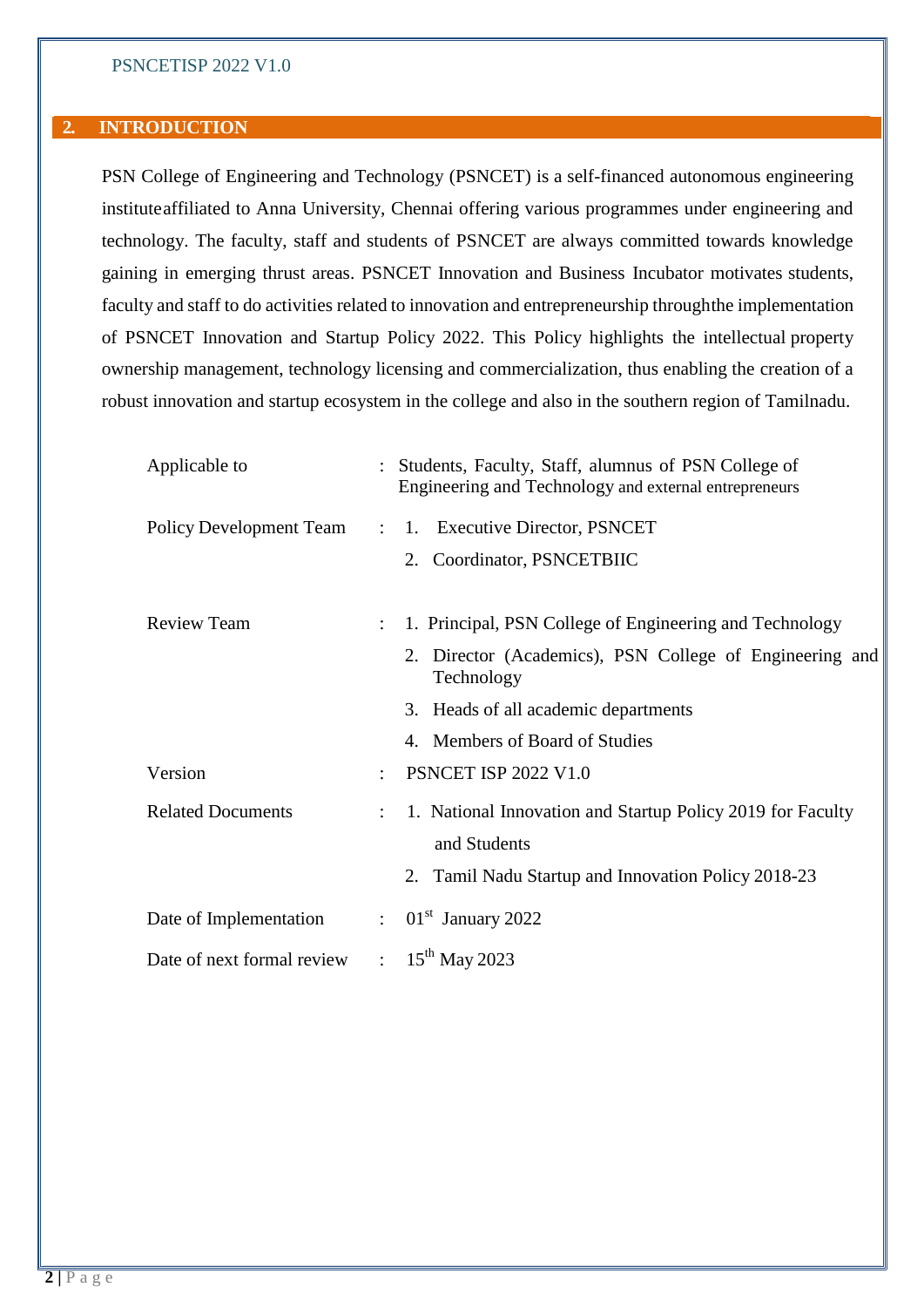# **CREATING AN INNOVATION & STARTUP ECOSYSTEM:**

- $\checkmark$  PSNCET is the driving force in developing entrepreneurship culture in our vicinity (regional, district and community level).
- $\checkmark$  This includes giving opportunity for regional startups, provision to extend facilities for outsiders and active involvement of our institute in defining strategic direction for local development.
- $\checkmark$  PSNCET has established processes and mechanisms for easy creation and nurturing of startups by students,staff, faculty members, alumnus and outside entrepreneurs.
- $\checkmark$  PSNCET also set up pre-incubation & incubation facilities which are accessible to all startups incubated in our campus.
- $\checkmark$  In case, if any Institute doesn't have adequate facility infrastructure of its own in our nearby districts, then it may reach out toour incubation facilities and we are ready to facilitate access to their students, staff and faculty to supporttheir innovation and startup venture.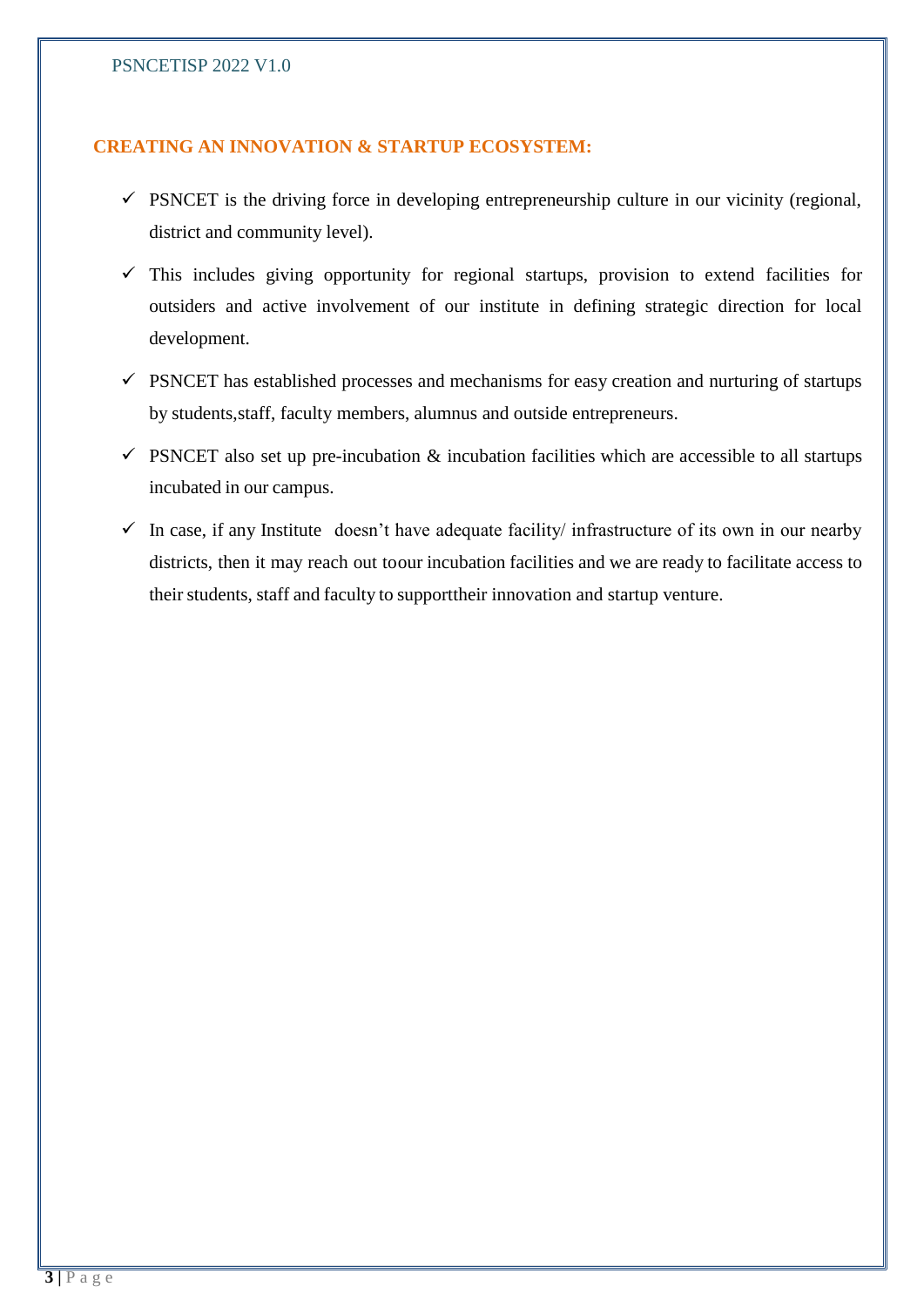# **2. A. VISION AND MISSION**

Implementation of I&E policy at our institute level will be achieved through ourvision and mission statements of PSNCETBIIC (PSN College of Engineering and Technology Business Innovation and Incubation Centre).

# **VISION:**

To create a stimulating environment for business growth and sustainable new product development.

#### **MISSION:**

To promote student community towards the business environment.

To promote entrepreneurial spirit among the students.

 To promote uniqueness among the student community by providing employment through business development centre.

#### **2.B. OBJECTIVES**

 $\checkmark$  To develop Entrepreneurial culture in PSNCETBIIC grounds and among the local community.

 To aid the arrangement of both innovation and non- innovation drove business to support their effective turn of events.

 To situate PSNCETIC and the local community to jump on the new business with an open door environment for the new product development.

 $\checkmark$  To give experiential learning environment and internships for students.

 $\checkmark$  To make jobs for graduating students of various engineering streams.

 $\checkmark$  To make good earnings for students in their native places.

 $\checkmark$  To extend the amazing open doors for students and the local community to develop their ideas with the support of the PSNCETBIIC.

# **2.C. ACTION PLAN**

#### **Short term**

#### **Initiate to organize programmes related to,**

 $\checkmark$  Incubation, Start-up, Entrepreneurship, Field visit, Idea Creation, Building of mini project to solve real life challenges.

# **Mid Term**

# **To promote and motivate,**

 $\checkmark$  To do projects, Zero investment startups, Reconstruction of ideas into business.

Establish relationship between industry and institution.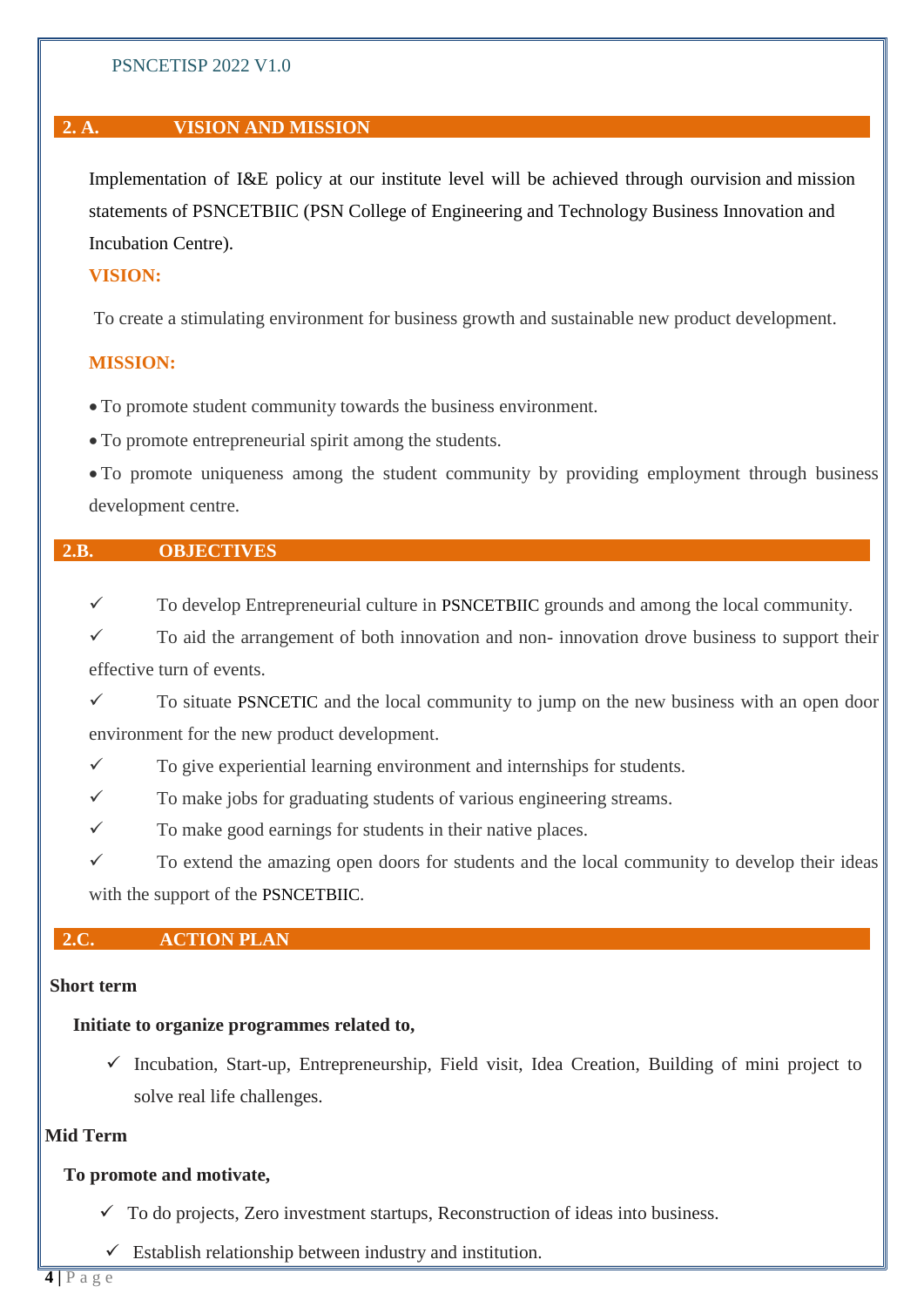# **Long term**

# **To provide opportunities for,**

- $\checkmark$  New ideas in to products.
- $\checkmark$  Create more number of quality entrepreneurs within the institution.

#### **2. D. TEAM IDEPENDENCY FOR BUSINESS INCUBATOR**

- $\checkmark$  To produce high quality human resource to meet technological innovation and entrepreneurship.
- $\checkmark$  PSN College of Engineering and Technology Business Innovation and Incubation Centre
- $\checkmark$  Resource mobilization plan to support pre-incubation, and incubation activities.

(PSNCETBIIC), always sync with our vision, mission, and objectives. .

- $\checkmark$  PSNCET derived a micro level action plan to meet the policy objectives.
- $\checkmark$  Decision making is permitted within the individual independence of incubation management team.

# **3. CONDUCIEVE INFRASTRUCTURE AND FACILITIES**

- PSNCET always welcome new pre-incubation and incubation start-ups with meet up facilities.
- $\checkmark$  PSNCET encourages the students and staff to verify the guidelines given by the MIC, EC-Cell, NEW-GEN IEDC, and other innovation cells for idea generations.
- $\checkmark$  Our management also support for innovative startups by providing very good infrastructure amenities at free of cost.

# **4. PSNCETBIIC AND INCUBATION ACTIVITIES:**

PSNCETBIIC and incubation activities promotes quality ideas through,

- $\checkmark$  Conduction of idea simulating workshop, conference, and ideation programs.
- $\checkmark$  Aspiring entrepreneurs are regularly supported through new startup creation programmes.
- $\checkmark$  Conduct of workshops, seminars frequently related to CIDT (Creativity, Ideation, Design, and Thinking).
- $\checkmark$  PSNCETBIIC is focusing on new venture planning, business development, brand building, laws and regulations related to beginning and running of startups.

# **5. CRITERION FOR STUDENT STARTUPS**

- $\checkmark$  Students are allowed to setting up startups while studying.
- $\checkmark$  Students are allowed to work on their own ideas for their startups.
- Students are allowed to take off their startups with their own individual supports.
- $\checkmark$  Students entrepreneur are allowed to create a prototype same as their business models.
- Students are encouraged to have interdisciplinary projects.